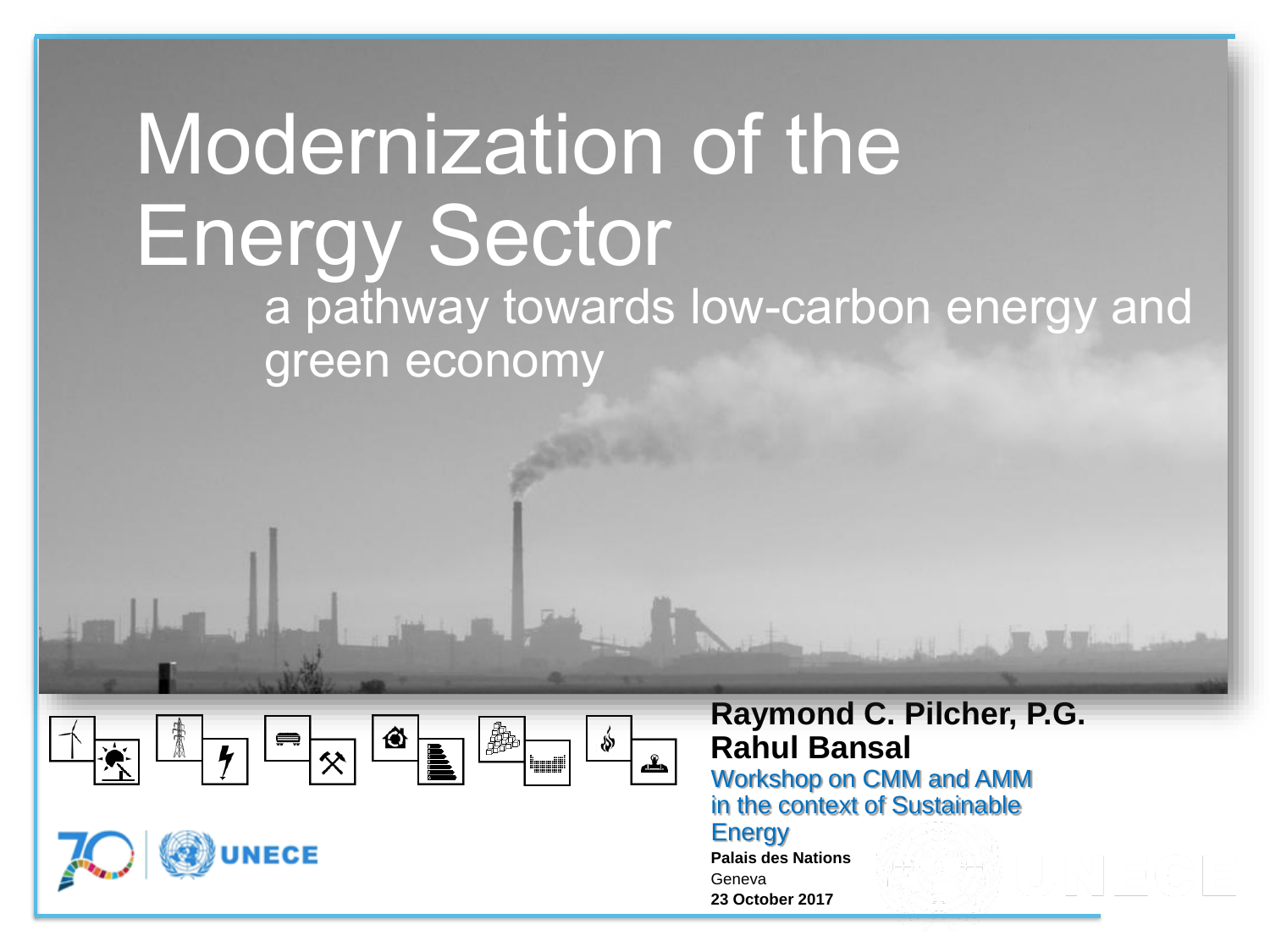

# **Introduction .**

The Committee provides member States' governments and the industry a platform to work together on achieving agreed sustainable energy outcomes.

Current areas of work cover energy efficiency, cleaner electricity production from fossil fuels, renewable energy, coal mine methane, resource classification, and natural gas.

There are several current and potential future issues that cut across interests and activities of all UNECE Groups of Experts (GoEs) and other sectoral programmes.

Collaboration among GoEs is the most effective and efficient way to address emerging and cross-cutting issues.

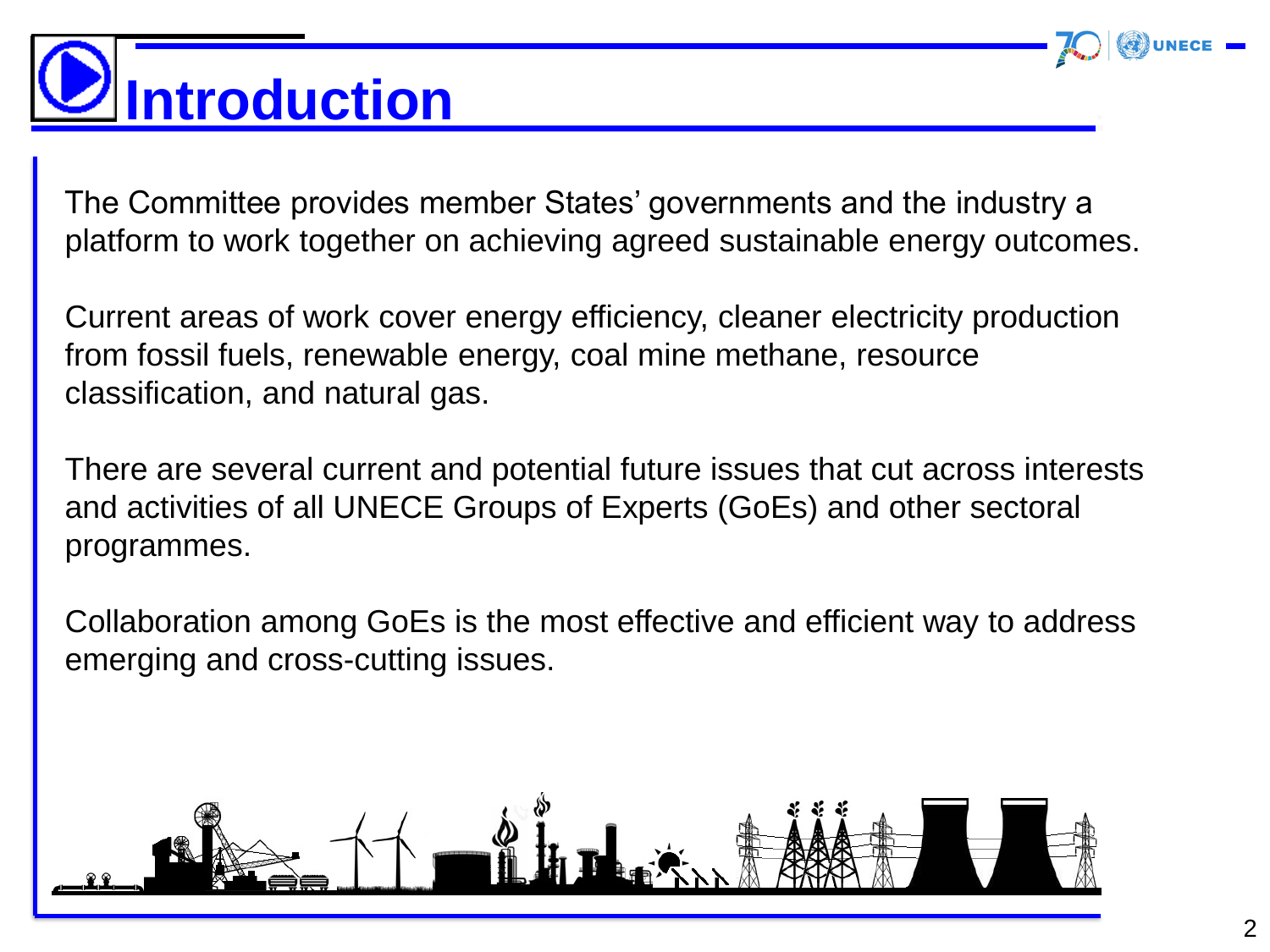### $L_{\infty}$ **Expert Groups.**

The 6 Groups of Experts under the Committee on Sustainable Energy:

- Expert Group on Resource Classification (EGRC)
- Group of Experts on Cleaner Electricity Production (CEP)
- Group of Experts on Coal Mine Methane (CMM)
- Group of Experts on Energy Efficiency (GEEE)
- Group of Experts on Gas (GEG)
- Group of Experts on Renewable Energy (GERE)



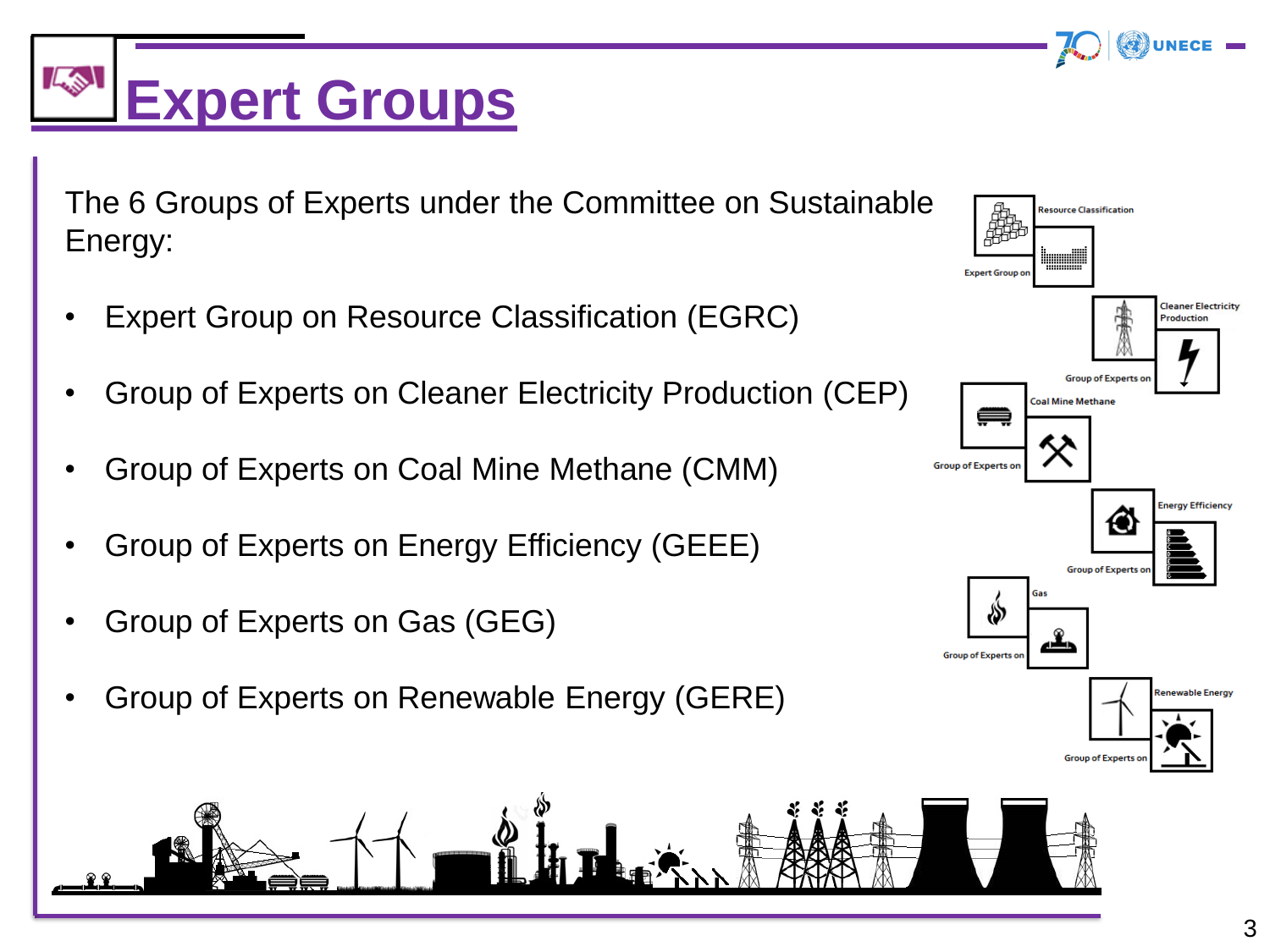

Examples of the **existing** projects that cut across interests of various GoEs:

- $\triangleright$  Integration of renewable energy in the future sustainable energy systems in the UNECE region
	- *GERE, EGRC, CEP, GEG, GEEE*

Decreasing emissions and increasing efficiency from new and existing coal power generation using best practices across the ECE region and globally

• *CEP, GEEE, CMM*

Application of UNFC for classification and management of gassy coal mines and extraction and use or abatement of CMM

• *EGRC, CMM* 

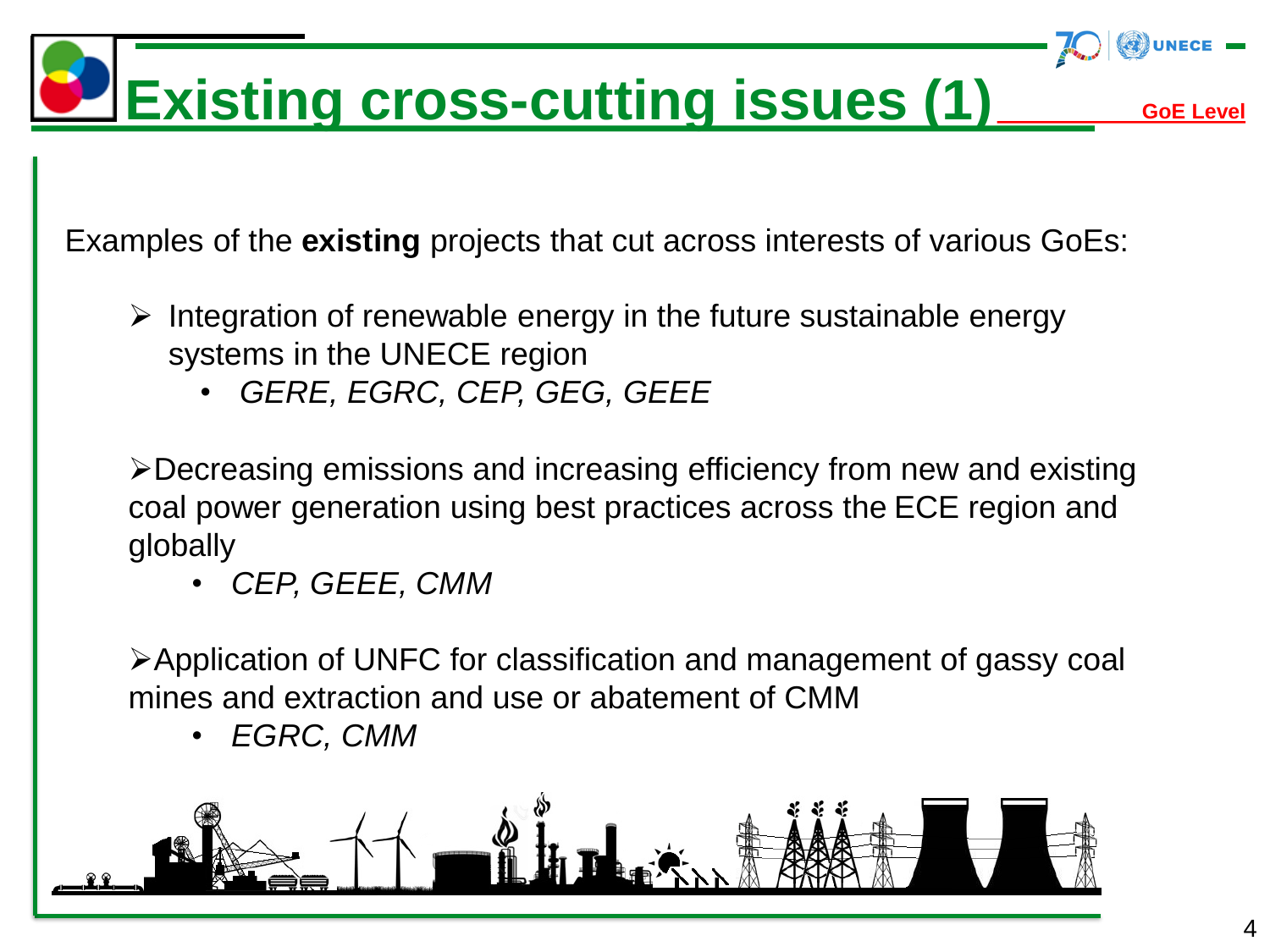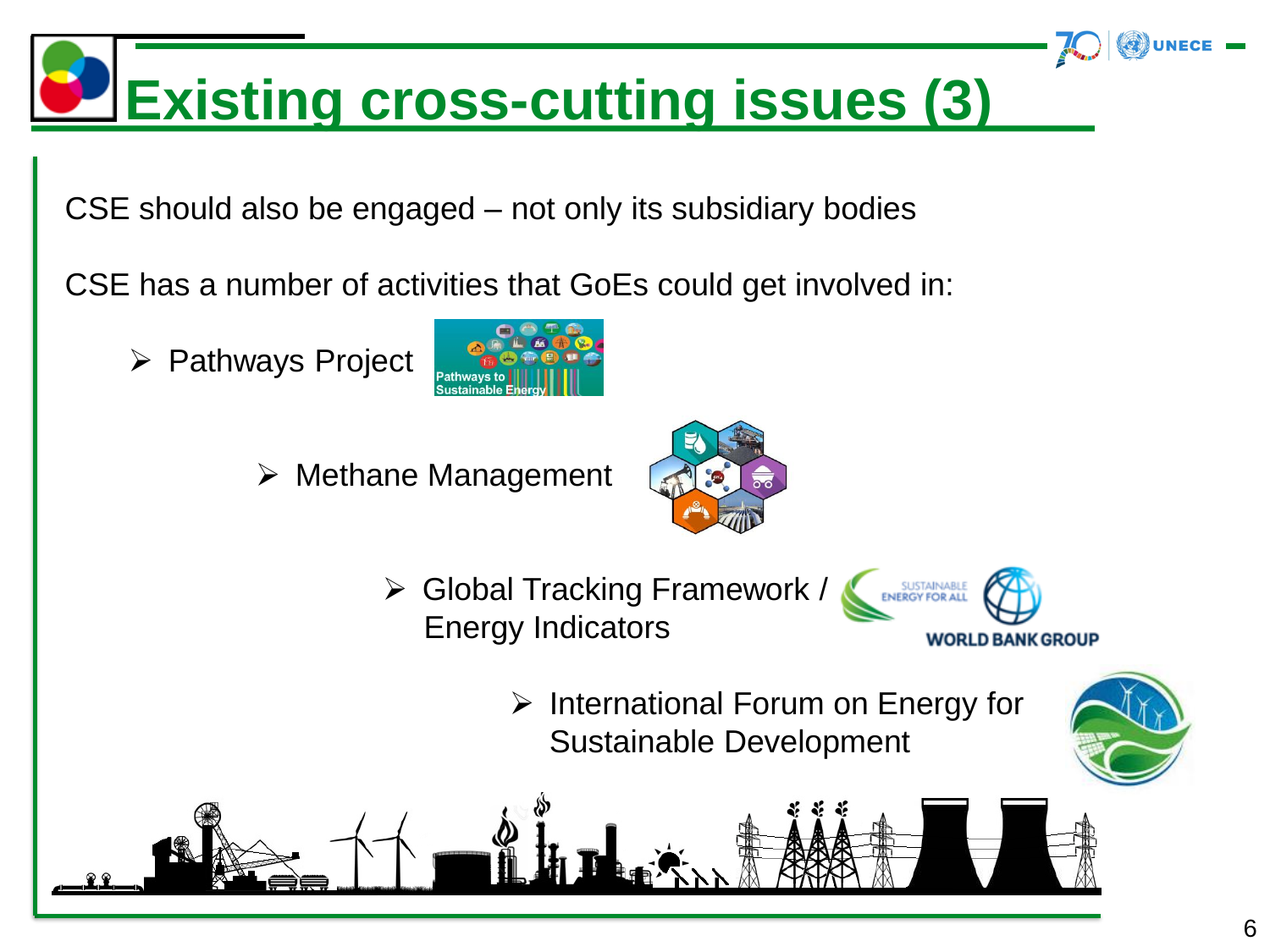**New Cross-cutting issues (2) .**

Distributed generation •*GEEE, GERE, CEP, CMM*

Combined heat and power •*GEEE, GEG, CEP, CMM*

Applicability of UNFC to assessing energy recovery from wastes •*GEEE, EGRC,CMM*

Urban air quality •*GEEE, GERE, GEG, CEP*

Economic and social transformation of old industrial centres •*GEEE, GERE, GEG, CEP, CMM*

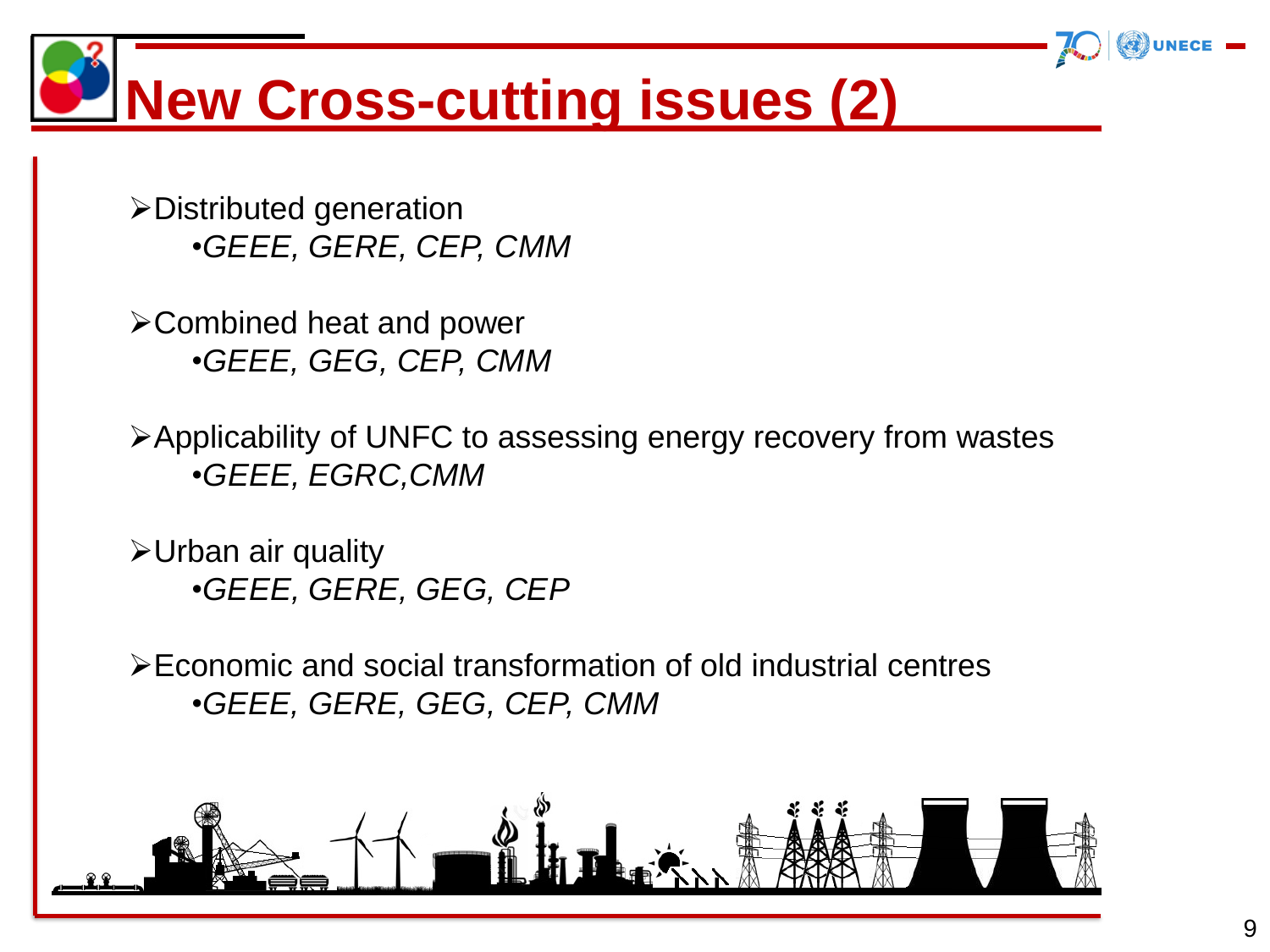### **Modernization of the energy sector (1)**

- Modernization of the energy sector is inevitable―can be accomplished efficiently and cost-effectively
- UNECE proposes to develop a tool to help member states plan the transition to a lowercarbon energy sector and green economy
- •Initially the tool will be a plan that will lead to greening the economy through modernization of mining and energy sectors

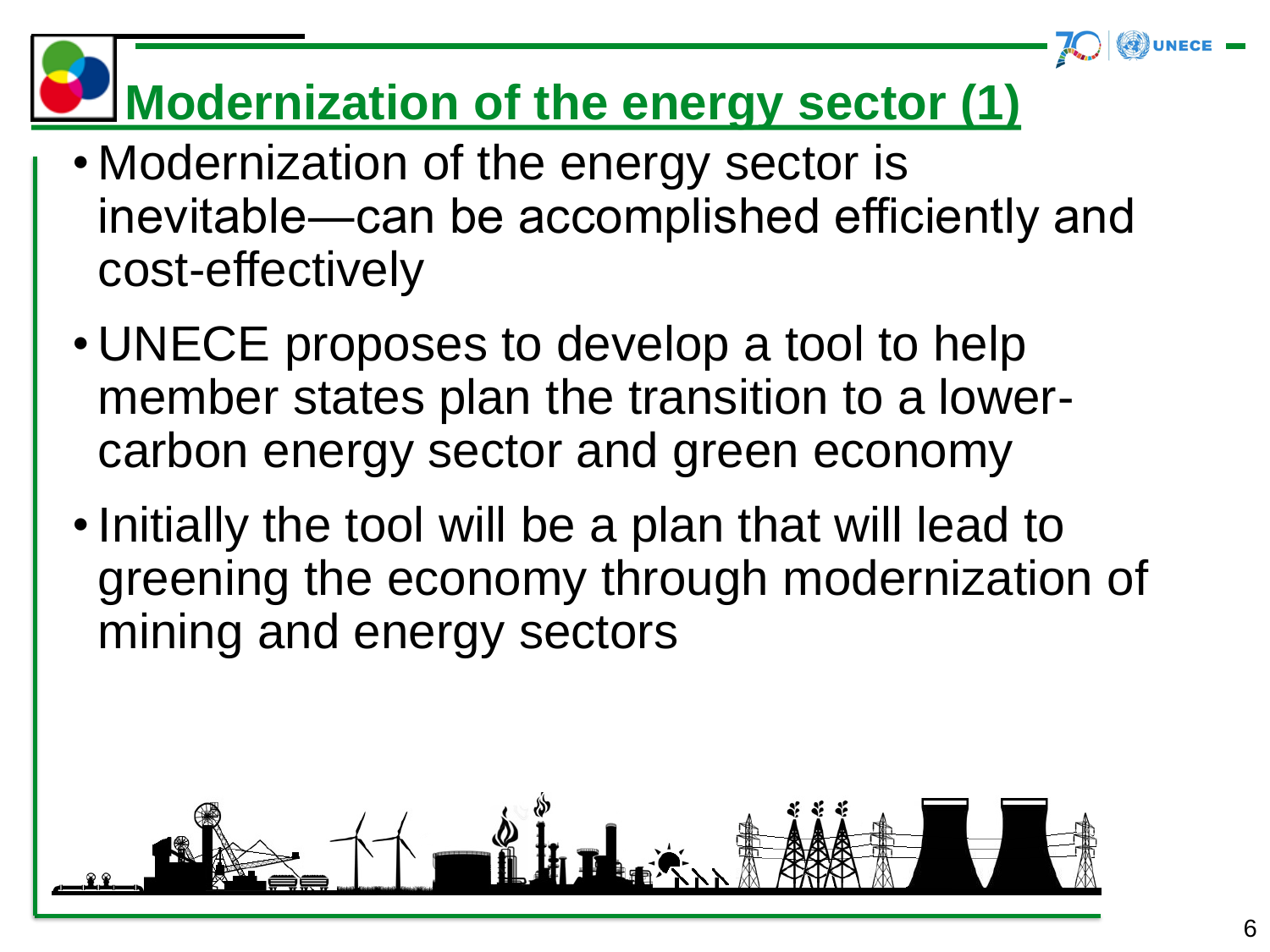## **Modernization of the energy sector (2)**

- Upon the request of a member state and a specific industrial site operator, the UNECE, building on experience and expertise of its subsidiary bodies, will develop case-specific recommendations aiming for:
	- Increasing cost-effectiveness and productivity of the site, and thus improving its competitiveness and diminishing relative resource use;
	- Decreasing emissions and other site-related environmental damage;
	- Maintaining, to the greatest extent possible, the current employment level;
	- Diversifying, where possible, the mode of production and resource base.
- In final stage the UNECE will produce robust and flexible business model that can be replicated
- Project outcomes will be innovation-led socially and environmentally responsible national energy strategy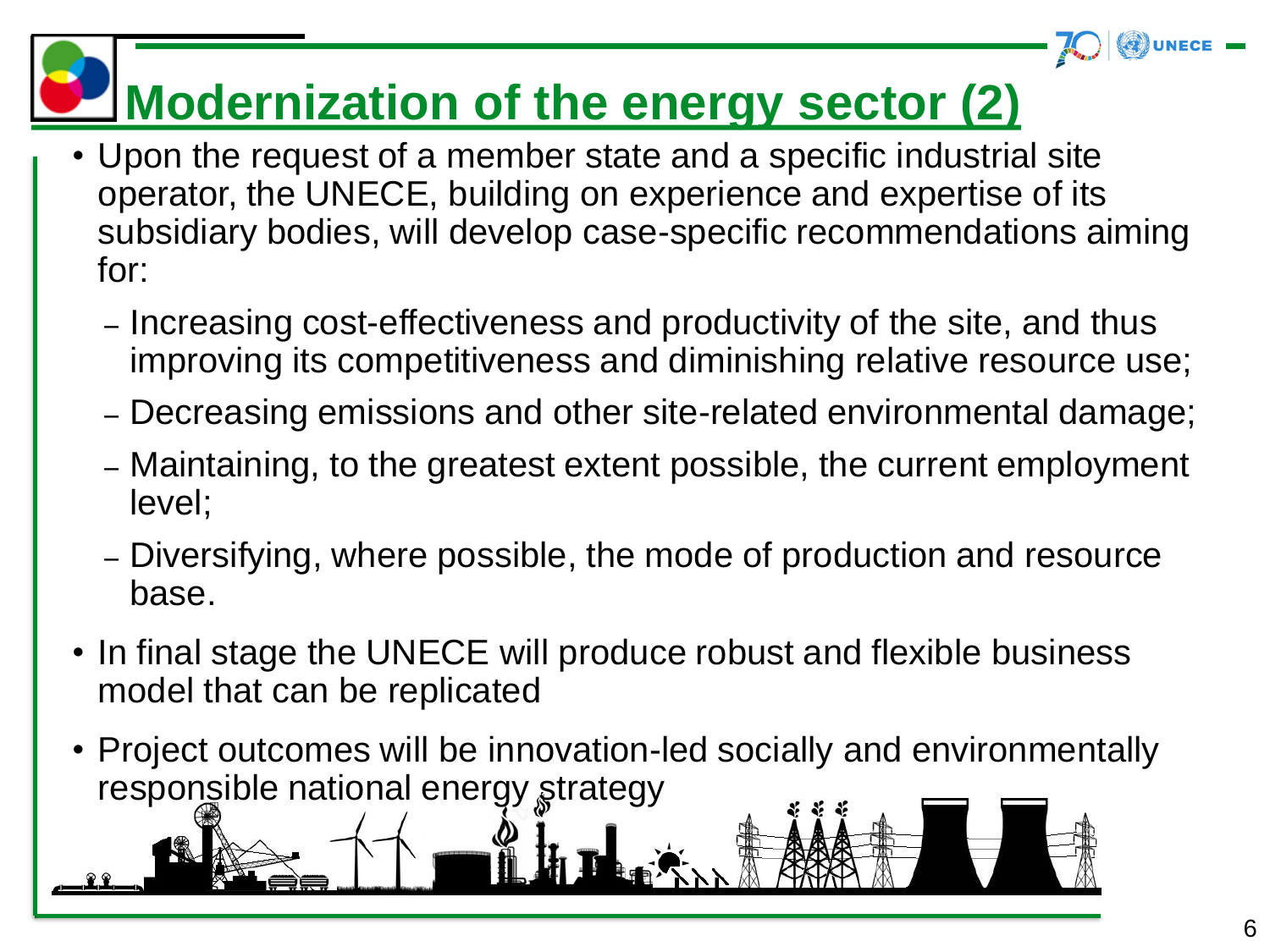# Example: Timertau, Kazakhstan**..**

- Largest integrated mining and metallurgical complex in Kazakhstan
- Located in Karaganda Region owned and operated by JSC **ArcelorMittal**
- Products from the complex:
	- Zinc
	- Aluminum
	- Iron ore and coal concentrates
	- Sinter ( pre-smelting mix iron ore fines, coke fines and lime stone)
	- Coke
	- Steel—slabs, long sheets, electric-welded pipe, and other related flat and long rolled products
	- Blast furnace and coke-chemical production
	- Polyester

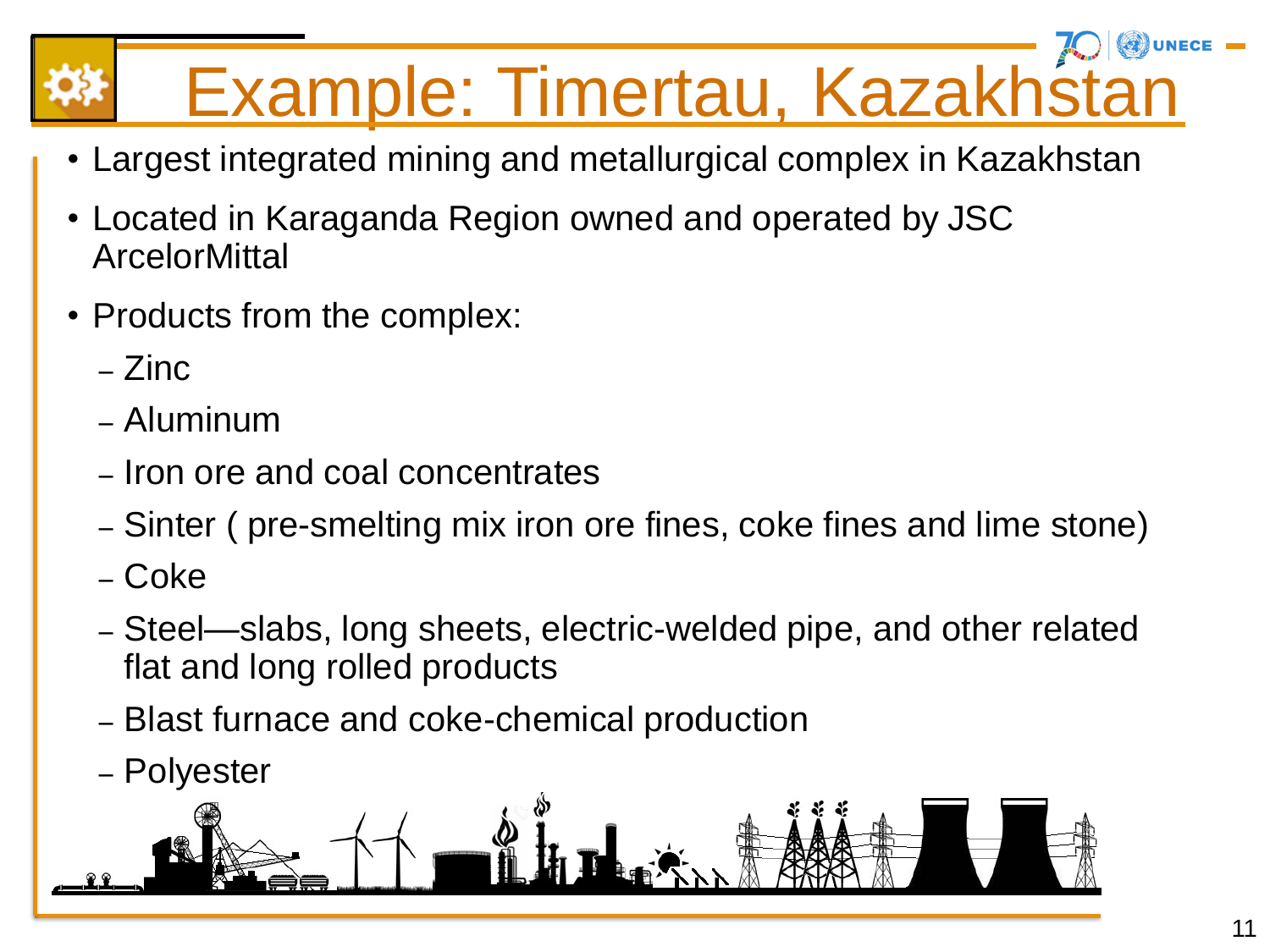## **History of Timertau (Iron Mountain).**

- 1933 conduit was built to transport water from the Nura River to Karaganda coalfield
- 1939 the Nura River was dammed to supply water until 1961
- 1942-- First power facility produced electricity in Karaganda basin
- 1944 First steel produced Kazakh Steel Mill
- 1960 Blast furnace produced first pig iron
- Complex grew around coal mines and steel mills. The coal is supplied to seven coke ovens and four blast furnaces

The town an complex continued to grow and by 2001 the mill employed 27,000 people and provides essential services to 160,000 people.

The ownership of the complex changed through the last two decades and ArcelorMIttal is the present owner producing over 4 Mtpa of steel

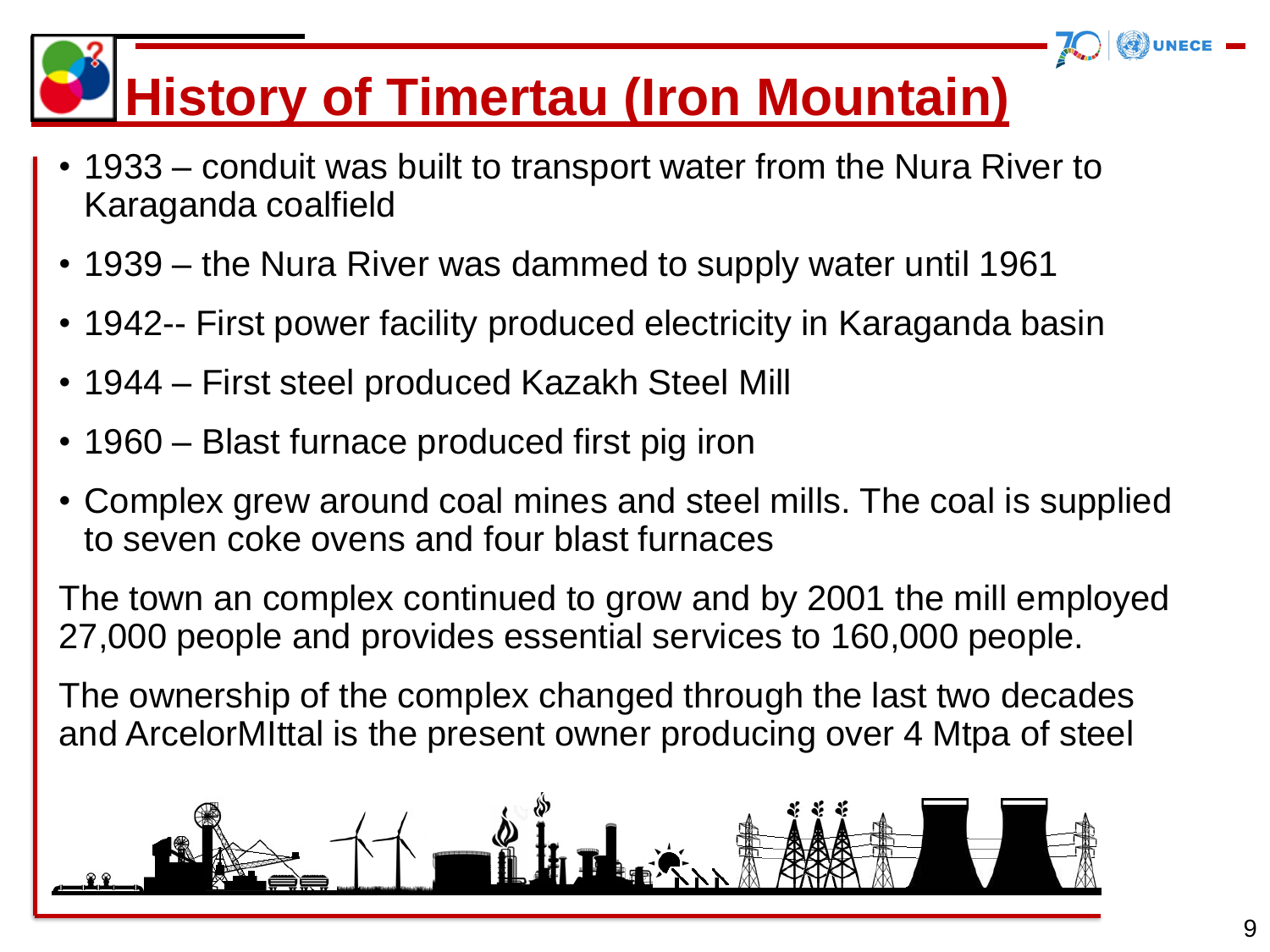# **Where can the expert groups assist?..**

- Coal mining modernization
	- Methane emissions– capture and use of CMM and AMM could be greatly increased with modern high capacity drilling systems, utilization could be power generation and/or CHP
- Modernization of energy production
	- Renewable energy– standalone or could be combined with CMM and AMM to levelize electricity production
	- Energy efficiency– many of the production facilities are old and are not energy efficient

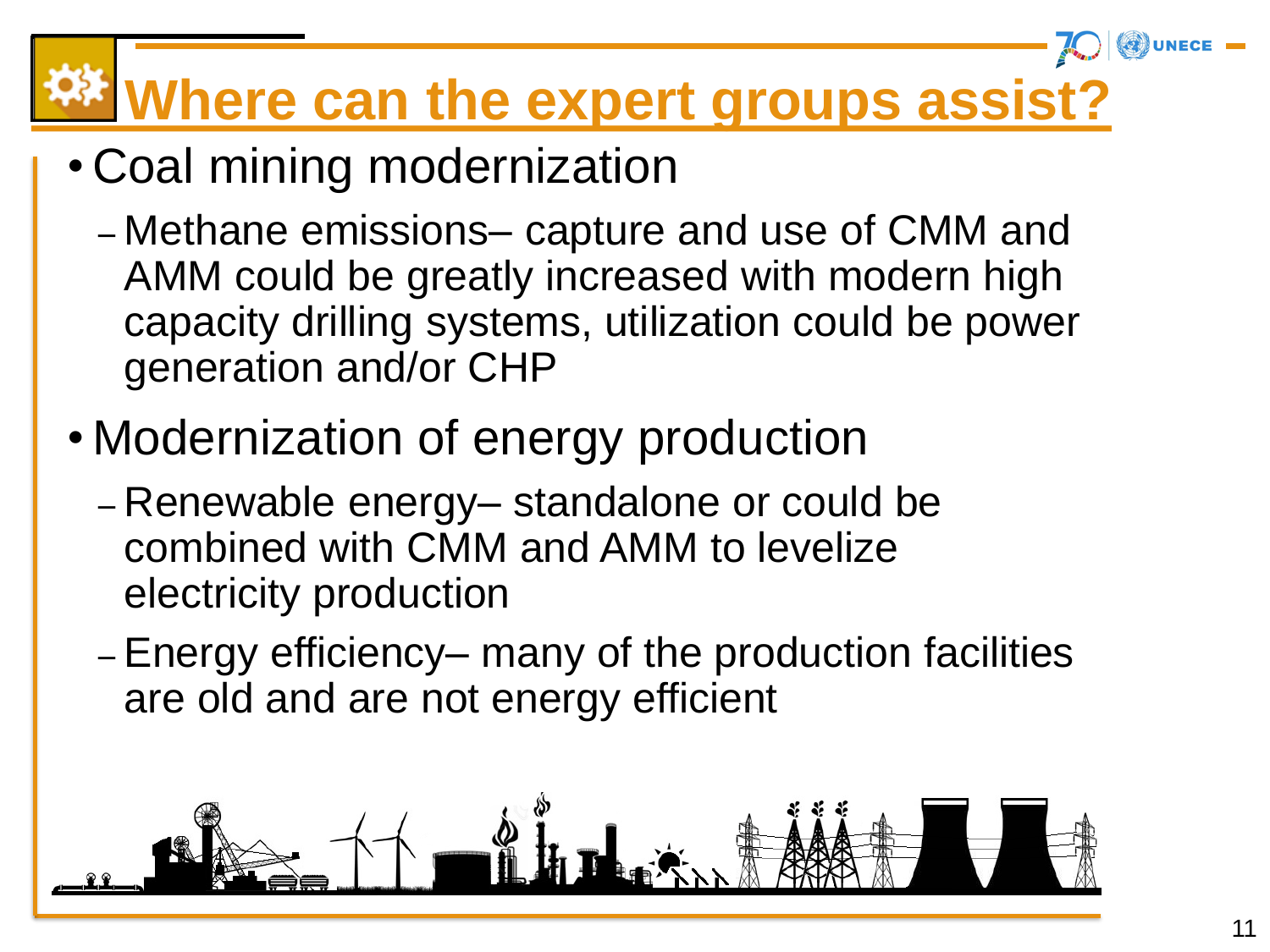

# **Modus Operandi (1) ..**

Framework of collaboration:

Not an additional Task Force

One GoE is a leader in a given subject and other Groups join its efforts

Modus Operandi:

STAGE 1: Find what resonates with targeted recipients •Determine states'/business'/industry's needs •A questionnaire will be sent to prospective member states

STAGE 2: Define the "project" •Assess an added value of planned work for the targeted recipients